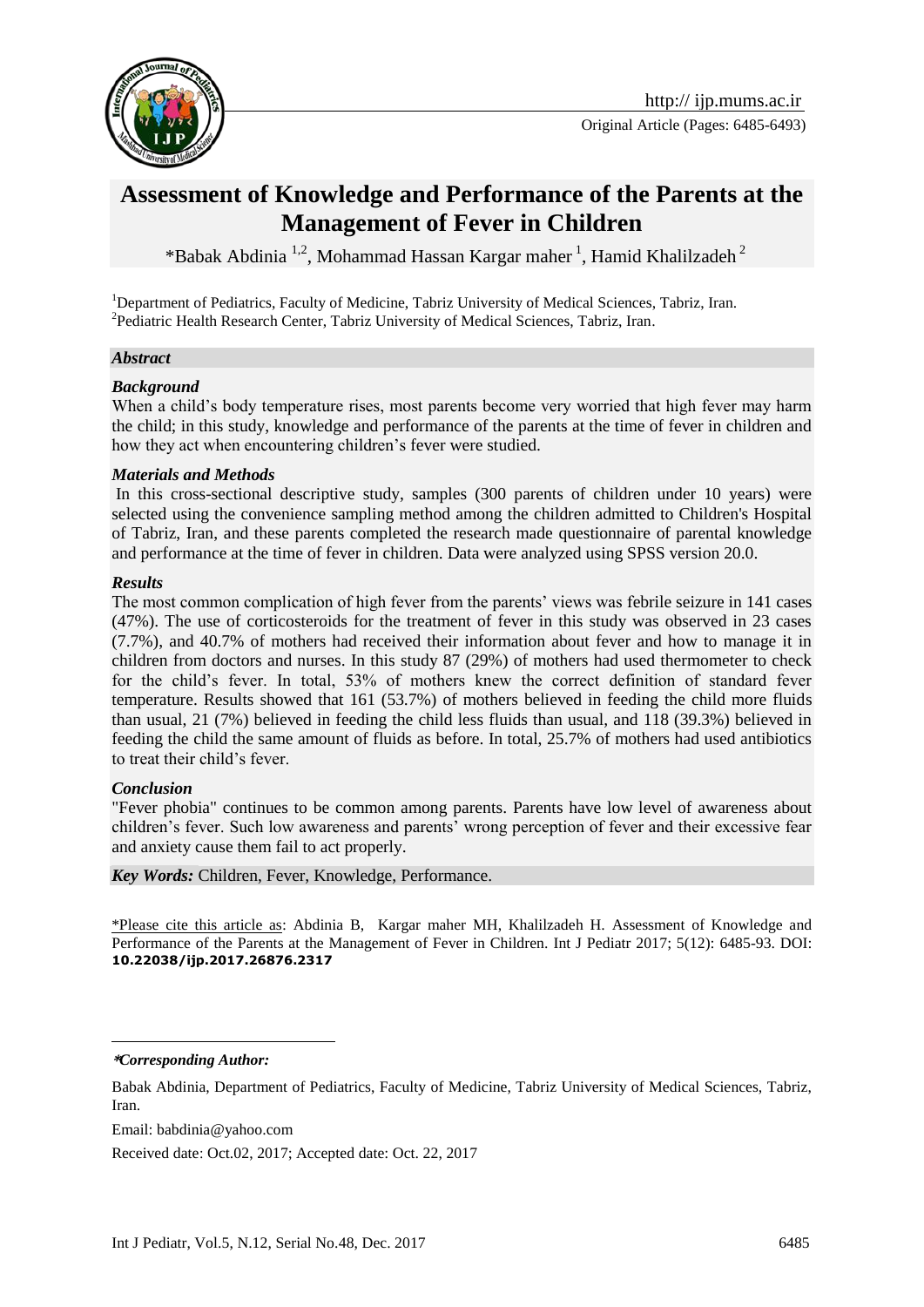### **1- INTRODUCTION**

 Fever is a response from the body to some situations, the most common of which is infection. Hypothalamus is a part of the brain responsible for controlling body temperature. Hypothalamus uses raising the body temperature as a way to deal with infectious agents (1). However, reasons other than infection may also cause a rise in body temperature (2). Fever can also be a response to the release of internal fever factors during infections, inflammatory, rheumatism, and malignancy processes, as well as external factors such as microbes and toxins (2, 3). Parents usually become extremely worried when their child's body temperature rises. However, in many cases, children recover without needing any treatment and merely by 2 to 3 days of rest and parental care. Studies show that many parents use antipyretics even when the child has a lowgrade fever or does not have a fever at all (3, 4). Thus, fever is still one of the most common reasons that parents make a doctor's visit or use emergency services (4, 5). In some sources, frequency of visits to the doctor due to fever in children has been reported as 19 to 30%, or about 50% in other sources (2, 3).

Most parents think that fever is causing serious harm to their child, while according to studies; these injuries are very rare, which is referred to as fever phobia in these cases (6). Fever phobia is described as unrealistic and exaggerated misconceptions of parents whose children have a fever (7). Studies have shown that parents usually consider fever as a disease rather than a symptom of a disease, and, even sometimes experience unnatural fears when their child has fever (8). This wrong perception of fever by parents and their excessive worries lead to repetitive visits to health care centers and impose unnecessary costs. Parents' confusion may result in the use of inappropriate treatments and sometimes poisoning caused by consumption of substandard drugs, leading to multiple visits to pediatric emergency facilities (9, 10). Studies show that children's health care providers, especially physicians, provide a valuable opportunity to influence parents' understanding and perception of fever (11). Studies in the field of parent awareness regarding fever and how they act in such situations show that parents often have an incorrect understanding of fever and therefore do not act properly (12, 13). In this study, knowledge and performance of the parents at the time of fever in children and how they act when encountering children's fever were studied.

#### **2- MATERIALS AND METHODS**

#### **2-1. Methodology and Study Population**

 In this cross-sectional descriptive study, the studied population included parents of children less than 10 years admitted to Children's Hospital of Tabriz.

### **2-2. Data Collection Method**

Samples were selected using the convenience sampling method and were enrolled after informed consents were obtained. Sample size was determined as 300 parents of children under 10 years.

### **2-3. Data Collection Tool**

Data was collected using questionnaires containing 14 items on the demographic characteristics of the mother and child, as well as 21 items on the parents' actions when their children have fever. To determine the validity of the questionnaire after the design, 12 of the faculty members will be consulted. The validity of the tool in this study is content validity and its Cronbach's alpha value was 0.94.

### **2-4. Data Analysis Method**

Data were analyzed using SPSS version 20.0. Descriptive statistics (frequency,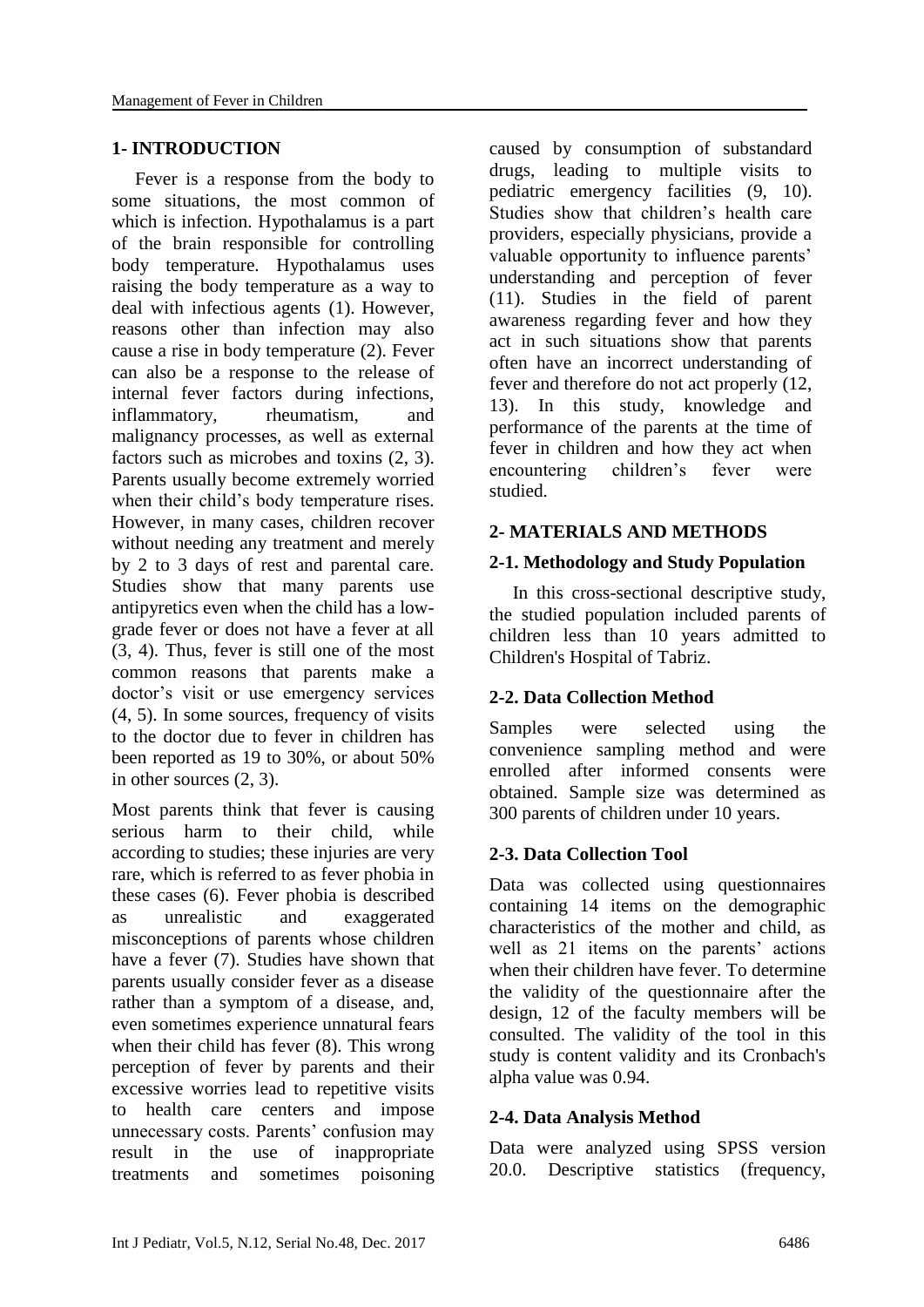percentage, mean and standard deviation) was used to assess parents' knowledge and practice and their socio-demographic characteristics, and inferential statistics (Chisquare test) was used to examine the relationship between variables (in this study, if the level of significance (P-value) was less than 0.05, null hypothesis was rejected, meaning that the variables were related).

### **2-5. Implementation**

In this cross-sectional descriptive study, samples (300 parents of children under 10 years) were selected using the convenience sampling method among the children admitted to Children's Hospital of Tabriz. Inclusion criteria included parents having a child of less than 10 years (confidentiality of information was observed). Data were collected using questionnaires on parents' practices when encountering children's fever through face-to-face interviews by a general practitioner.

A part of the questionnaire (14 items) included parents' demographic characteristics (age, gender, and education, family size and number of children, family economic status and place of residence) and child's demographic characteristics (age, gender, history of hospitalization and seizures, weight, diet, and body temperature). Twenty-one items were on parents' practices when encountering children's fever.

# **2-6. Ethical Considerations**

1) Explaining the objectives of the study to parents,

2) Obtaining written consent from parents,

3) Information obtained from parents were kept confidential,

4) Ethical principles were observed and reported regarding the use of resources in the research,

5) Approved by University's Ethics Committee (ID code: 11/14-92/1),

## **3- RESULTS**

 The mean age of the mothers was 29.82 + 14.1 years. In terms of education, 2.3% were illiterate, 8.3% had middle school education, 17% had high school education, 27% had a diploma, and 45.3% had university education. In terms of residence location, 83.7% resided in urban areas, 15.3% resided in rural areas, and 1% was nomads. Of 300 children who were enrolled, 163 (54.33%) were girls and 137 (45.66%) were boys. Their mean age was 4.13+ 0.371 years, and their mean weight was  $16.58 + 0.831$ kg.

Children were the first born in 52.7% of the cases; second born in 27% of cases; third born in 8.7% of the cases; and fourth and fifth born in 1.7% of the cases. The number of children was one in 48% of cases; two in 31.7% of cases; three in 15.3% of the cases; and four and higher in 5% of the cases. The number of family members enrolled was two in 1% of cases; three in 49.3% of cases; four in 35% of cases; five in 10.7% of the cases; and six and seven in 4% of the cases. In total, 263 children (87.7%) had a history of fever, 44 (14.7%) had a history of hospitalization due to fever, and 13 (4.33%) had a history of febrile seizure. Among the enrolled mothers, 36°C by 0.7% of mothers, 37°C by 6%, 37.5°C by 13.3%, 37.8°C by 12.7%, 37°C by 35%, 38.5°C by 10.7%, 39°C by 17.3%, and 40°C by 4.3% of mothers were considered as the fever temperature (**Figure.1**).

Of the 300 mothers who were studied, 191 mothers (63.7%) checked for fever through touching the child's body, 87 (29%) checked for fever using a thermometer, and 22 (7.3%) checked for fever through the child's restlessness. Mothers monitored the child's fever every hour in 27.7% of cases; every half hour in 29% of cases; every two hours in 10.3% of cases; every less than half an hour in 11.3% of cases (1% every 5 minutes, 4% every 10 minutes, 5.3% every 15 minutes, and 1%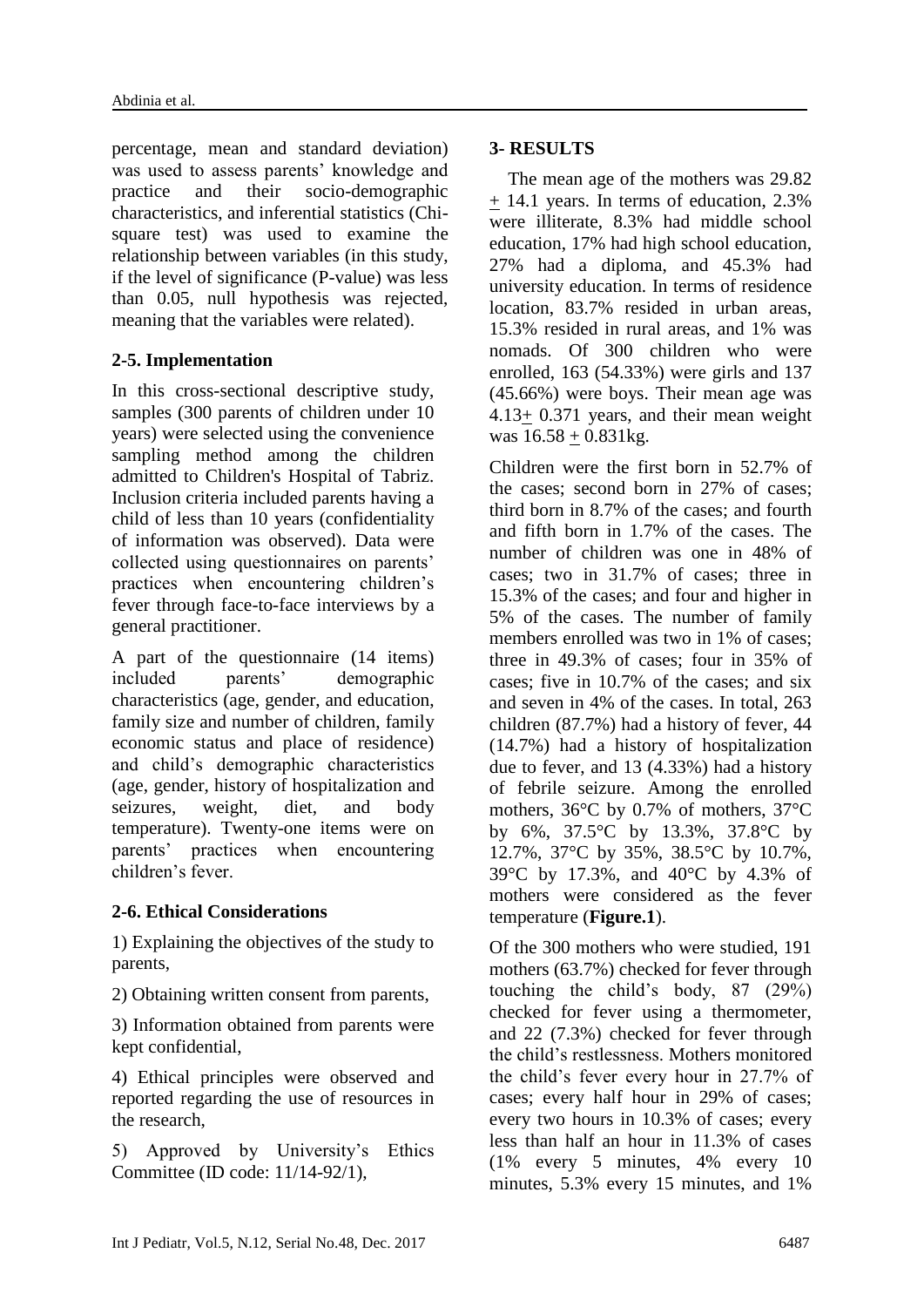every 20 minutes); every 45 minutes in 5.4% of cases; and at intervals of over two hours in 16.3% of cases (4% every three hours, 4.7% every 4-5 hours, 2.3% every 6 hours, and 5.3% every 8 hours). Of 300 mothers, 177 (59%) believed in continuing breastfeeding at the time of the child's fever, 57 (19%) believed in the cessation of breastfeeding at the time the child had fever, and 66 (22%) did not comment on this case (no choice was selected). Regarding the mothers' practices in terms of feeding the children with fluids, 161 mothers (53.7%) believed in feeding more fluids than usual, 21 (7%) believed in feeding less fluid than usual, and 118 (39.3%) believed in feeding fluids similar to ordinary days. In total, 119 mothers (39.7%) had used antipyretics, 77 mothers (25.6%) had visited doctor or medical center, 39 mothers (13%) had reduced the child's clothes, 56 mothers (18.7%) had used foot bath, and 9 (3%) had practiced cooling of the environment as the first action when encountering children's fever. Among the practices taken by parents when the child has fever, use of antipyretics was selected 199 times (66.3%), visiting a doctor or medical center was selected 187 times (62.3%), reducing child's clothes was selected 138 times (46%), use of foot bath was selected 188 times (62.6%), feeding fluids was selected 52 times (17.3%), and cooling the environment was selected 17 times (5.6%) by the mothers in the questionnaire (mothers were able to choose more than one choice in the questionnaire).

Mothers had gained their information about fever and children's fever management through reading books in 3.3% of cases, through experience in 21.7% of cases, from people around in 14.6% of the case, from doctors and nurses in 40.7% of the cases; through radio and TV in 7.7% of the cases, and through the Internet in 12% of cases. Regarding the use of antipyretics, acetaminophen was

used in 151 cases (75.9%), ibuprofen in 28 cases (14.1%), diclofenac in 13 cases (6.5%), and aspirin in 7 cases (3.5%). The interval of administering antipyretics was every hour in 8 cases (4%), every 2 hours in 33 cases (16.6%), every 4 hours in 44 cases (22.1%), every 6 hours in 64 cases (32.2%), every 8 hours in 31 cases (15.6%), every 12 hours in 11 cases  $(5.5\%)$ , and once a day in 8 cases  $(4\%)$ . In total, 77 mothers (25.7%) had used antibiotic drugs for the treatment of fever, among which 28 (36.4%) had used amoxicillin, 16 (20.8%) had used Cefixime, 21 (27.3%) had used Co-amoxiclav, 3 (3.9%) had used Penicillin; 2 (2.6%) had used syrup Erythromycin, and 7 (9%) had used syrup azithromycin. Among the 188 mother who used feet bath when their child had fever, 64 (34%) had used cold water, 124 (66%) had used lukewarm water, 135 (71.8%) had used pure water, 11 (5.8%) had used a mixture of water and alcohol, 5 (2.7%) had used a mixture of water and ice, and 37 (19.7%) had used a mixture of water and salt. Among the mothers, 92 (49%) had continued the foot bath until the complete cessation of fever, 26 (13.8%) had continued it until administering medication, 70 (37.2%) had continued it until taking the child to the doctor.

In total, 20.2% of parents believed in giving the child's entire body a bath to decrease the fever, 4.8% believed in giving child's face and head a bath, 8.5% believed in giving child's feet a bath, 26.1% believed in giving child's feet and hands a bath, 9.6% believed in giving child's chest and abdomen a bath, and 30.8% believed in giving child's face and legs a bath. Among mothers who had taken their child to a doctor, 25 (13.4%) had visited the emergency services, 49 (26.2%) had visited a general practitioner, and 113 (60.4%) had visited a pediatrician. Among them, 81 (43.3%) had visited a doctor immediately after the onset of fever, 69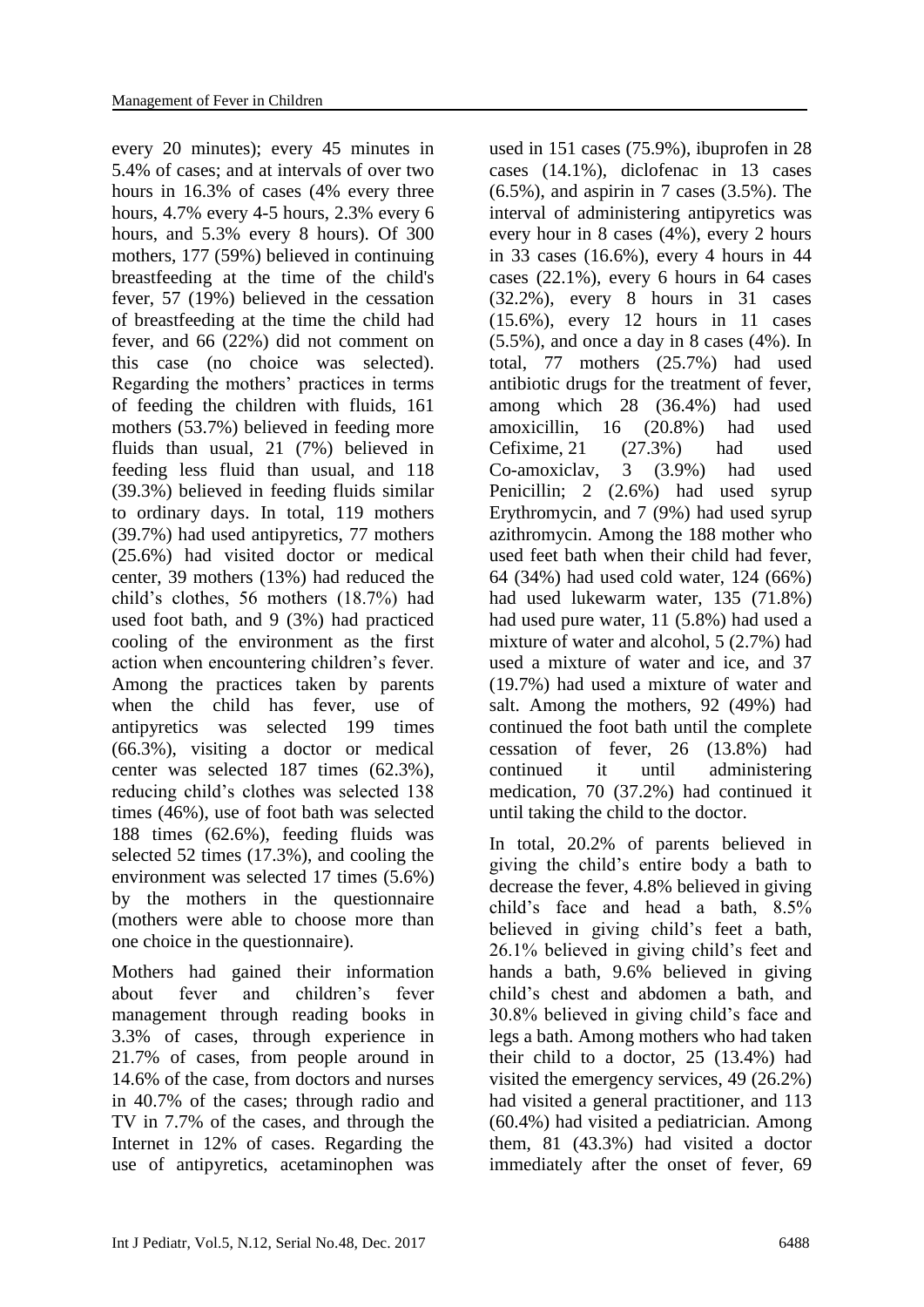(36.9%) visited the doctor a few hours after the onset of fever, and 37 (19.8%) had waited for emergence of other symptoms. The most common complication of high fever for children from their parents' views was convulsions following fever in 141 cases (47%), infectious diseases in 83 cases (27.7%), child's restlessness and discomfort in 14 cases (4.6%), and harms to other organs in 9 cases (3%), while 53 mothers (17.7%) stated they were not aware of the symptoms of high fever. The use of corticosteroids for treatment of fever was reported by 23 mothers (7.7%). Regarding the relationship between parents' education and their knowledge of fever in children, level of significance was p=0.01, showing a significant relationship between the two variables. With respect to the relationship between parents' education and the use of antipyretics and antibiotics, levels of significance were p=0.041 and p=0.013, respectively, indicating a significant relationship between these two variables. In terms of the relationship between children' history of hospitalization and parents' knowledge of fever in children, level of significance was p=0.01, indicating a significant

relationship between the variables. In terms of the relationship between history of hospitalization of children and its impact on the parents' practices in the use of antipyretics and antibiotics, the level of significance was  $p=0.01$  and  $p=0.04$ . Therefore, a significant relationship was observed between these two variables. Regarding the relationship between economic status of the family and parents' knowledge about fever in children, level of significance was p=0.379, showing no significant relationship between these two variables. Regarding the relationship between parents' education and the frequency of them visiting a doctor, level of significance was p=0.026. Therefore, no significant relationship was observed between these two variables. On the relationship between economic status of parents and the frequency of them visiting a doctor, level of significance was p=0.077, indicating a significant relationship between the variables. Regarding the relationship between the age of the child and the frequency of parents visiting a doctor, level of significance was p=0.046, indicating a significant relationship between the variables.



**Fig 1:** Distribution of fever measurements in the perspective of parents.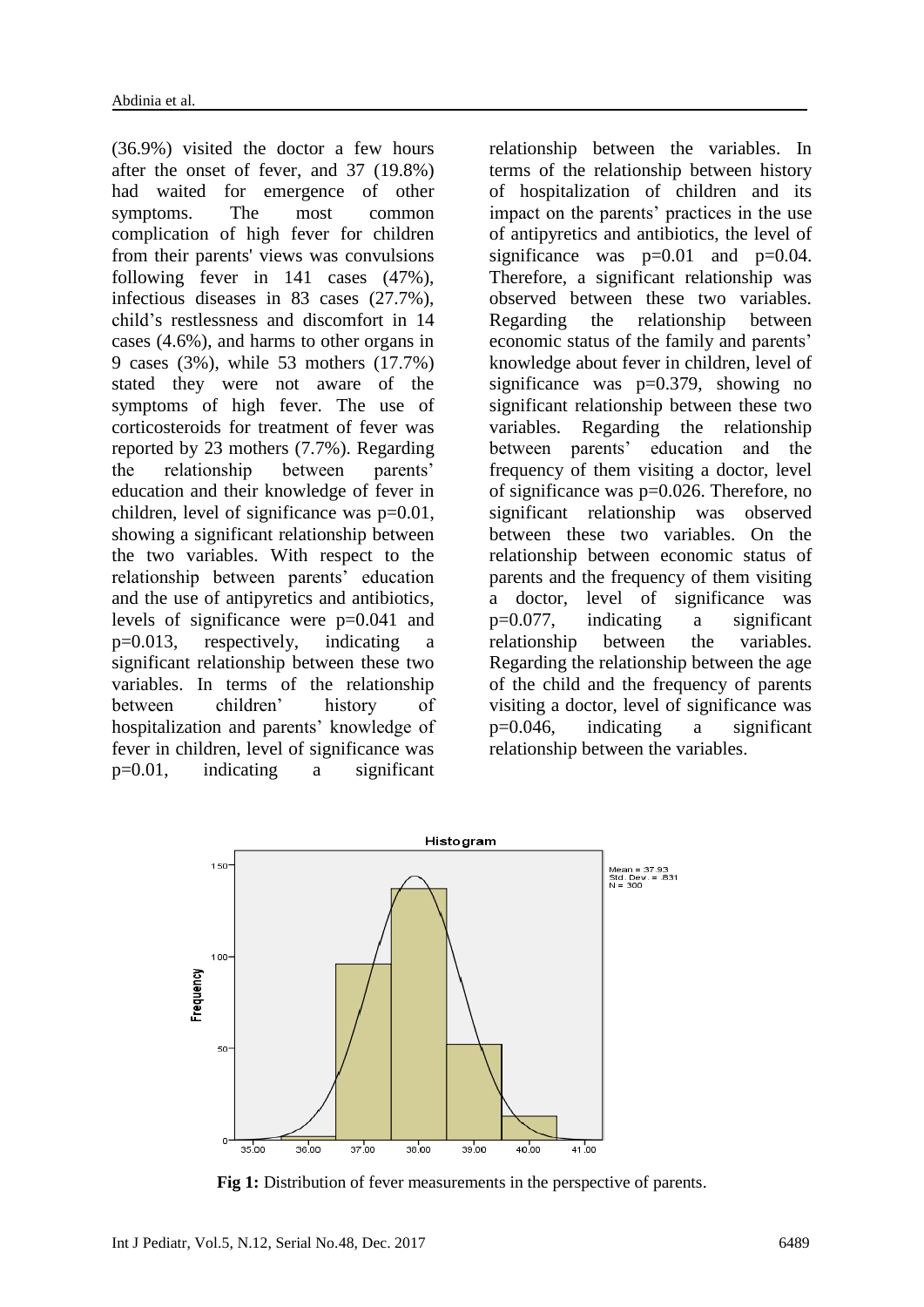#### **4- DISCUSSION**

 In this cross-sectional study, samples included 300 children under 10 and their parents who visited Tabriz Children Hospital and selected parents completed the questionnaires of knowledge and performance of the parents at the time of fever in children. About 47% of mothers did not have a correct definition of standard fever temperature. In the study by De bont et al., 88% of mothers knew the correct definition of fever (14). In the study by Sa'ed et al., about 78% of parents had a correct definition of standard fever temperature (15). In current study, only 29% of mothers used thermometer to check for fever, and 71% of mothers touched the child to check for fever, which, according to the studies, is inaccurate. Jalil et al. and Sa'ed et al. reported that only a third of parents measure the actual body temperature of their child (15, 16). Regarding administering liquids, 46.3% of mothers did not believe in feeding fluids more than usual, which was unsuitable considering the high risk of dehydration in children with fever, increasing the risk of dehydration and its complications.

As noted before, fever can increase the risk of dehydration in children. In order to mitigate this risk, adequate amounts of fluids must be administered by parents (17, 18). In this study, 25.6% of mothers reported that their first action when encountering children's fever was immediate visit to the doctor. In addition, 62.3% of mothers reported that they had visited the doctor in the course of fever. Most of the visits (60.2%) were to pediatricians, and the majority of visits (81.9%) were after the onset of fever until a few hours after the onset of fever. The high frequency of visits reflects extreme anxiety and fear of parents who seek an immediate solution for the treatment of fever in their child, while in most cases, treatment of fever in children is not

necessary (19). Other study has also reported unnecessary visits to the doctor due to a misunderstanding of fever. Fever is a symptom of a disease and is not considered a disease itself. Therefore, physicians and health care providers should address the possible causes of fever not the symptomatic treatment of fever when faced with febrile children (20). A significant number of health care providers have an unrealistic fear of fever in children and its consequences, such as brain damage, and considering that parents often consider health care providers as the source of their information, this unrealistic fear of parents and health care providers leads to poor practices in managing fever in children (14, 21). O'Neill-Murphy et al. concluded that proper training of health care providers can reduce the fear of fever and lead to proper management of children's fever (22). In current study 39.7% of mothers had used antipyretics as the first measure, and 66.3% mentioned the use of antipyretics as one of their measures. In a study by Saed et al., the use of antipyretics was also the most commonly used treatment in children's fever (15). The most commonly-used medicine was acetaminophen (75.9% of cases). In the study by Jensen et al. in Denmark, paracetamol (acetaminophen) was also reported to be used by the parents for treatment of children's fever (23).

Another important issue in this study was self-medication, where 23.7% of parents used antibiotics and most importantly amoxicillin, while 7.7% of parents used corticosteroids, which, again, shows the parents' excessive fear and misunderstanding. The use of aspirin in 3.5% of the cases was notable, which is worrisome considering the risk of Reye's syndrome (24-26). The child's fever level is not always the best criterion for deciding the child's needs for further examinations and treatments, and the clinical status of the child is a very important criterion.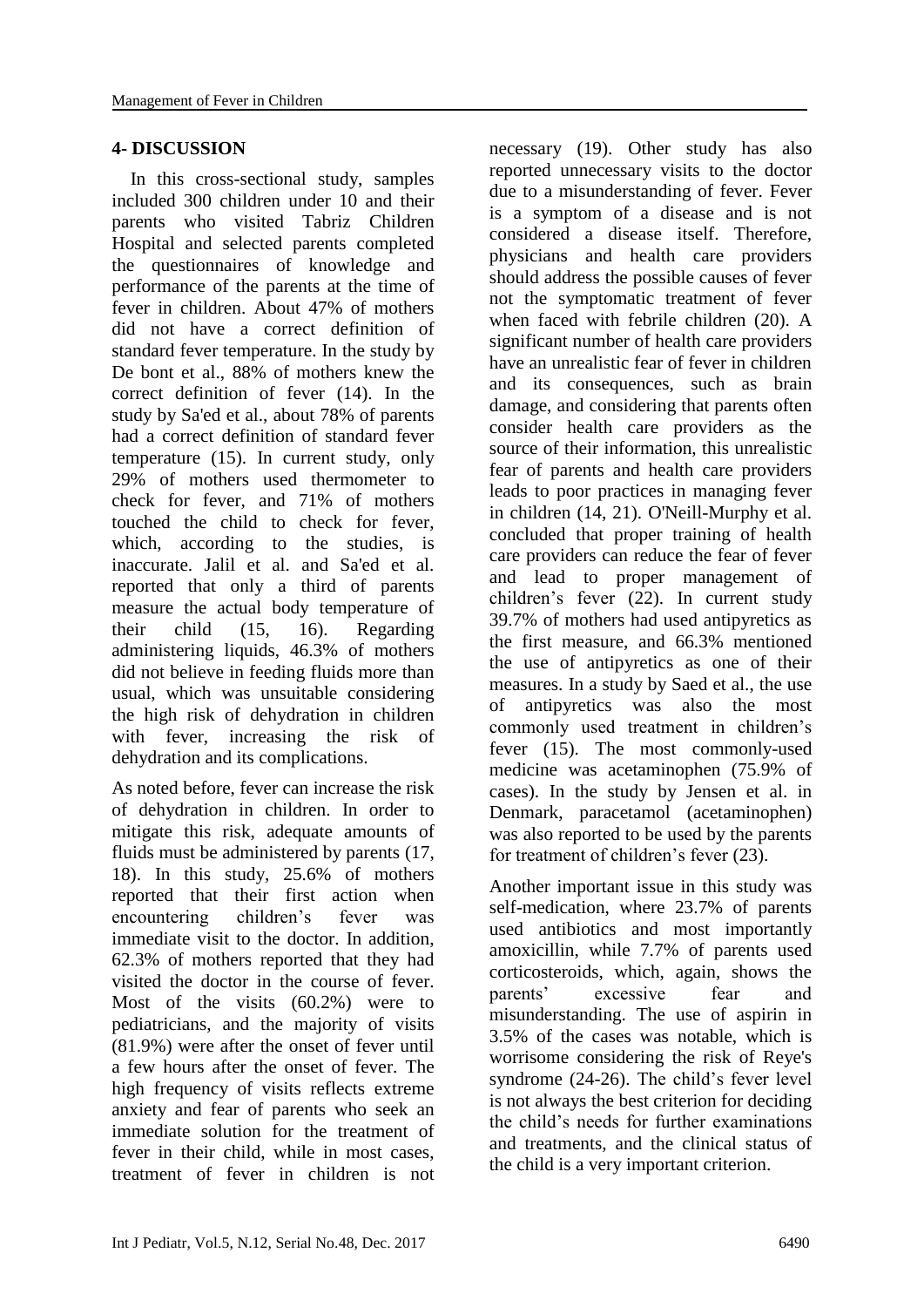In most cases, a febrile child does not need to be examined by a doctor, and parents can care for the child at home; however, it is important that parents know when a febrile child needs to be examined by a physician, when the child needs to be treated for fever, and when the child recovers only by being observed and treated at home (27, 28). In terms of the use of foot bath, 34% of mothers had used cold water to lower the child's body temperature, which is a wrong action and increases the risk of chills and a rapid drop in the child's body temperature and even brain damage (2.7% of mothers had used water and ice). In addition, 5.8% of mothers had used a mixture of water and alcohol that is dangerous due to the toxicity of alcohol. This is a proof of parents' insufficient awareness and them making every attempts to reduce the child's body temperature (29, 30).

In current study, 47% of parents considered seizure as the main complication of fever in their children, while the incidence of febrile seizures is reported as 2-4% in the literature (in our study, only 4.33% of the children had a history of febrile seizures). This also suggests a lack of awareness of parents on children's fever. In our study, doctors and nurses were the parents' main source of information about fever and how to manage it (43%). In a study by Chiappini et al., pediatricians were the main source of parents' information (31).

# **5- CONCLUSION**

 According to our findings, "fever phobia" continues to be widespread among parents, and parents' knowledge about fever in children was at a low level. It was observed that parents did not act properly or even acted wrongly when their child had fever. Their information about fever in children and how to deal with it and its possible complications is insufficient or wrong in some cases. This improper management and practices of parents about children's fever is also an underlying cause for their increased fear of fever. Findings showed that, education increases parents' knowledge of fever standard temperature. However, education also increased their misplaced concerns and fears, leading to them spending unnecessary time and money managing their child's fever. Considering the parents' excessive concerns about their child's health, suitable trainings on fever and its management in children can effectively reduce such unnecessary fear, correct the wrong popular beliefs, and even mitigate some misguided actions in children fever management. It should be noted that these trainings should be provided accurately and rely on scientific principles and be delivered by those with sufficient expertise. Findings showed that, doctors and nurses were the main source of information for parents; therefore, proper training of the health care providers and transfer of information to parents can be an effective step to promote parents' awareness and improve their fever management practices.

The authors have no funding and conflicts of interest to disclose.

# **6- ABBREVIATIONS**: °C=Centigrade,

# **7- CONFLICT OF INTEREST:** None.

### **8- REFERENCES**

1. Schmitt BD. Fever in childhood. Pediatrics 1984; 74: 929-36.

2. Goldman RD, Scolnik D. Under dosing of acetaminophen by parents and emergency deferment utilization. J Pediatr Emerg Car 2004; 20(2): 89-93.

3. Finkelstein JA, Christiansen CL, Platt R. Fever in pediatric primary care: occurrence, management, and outcomes. Pediatrics 2000; 105(1pt3): 260-66.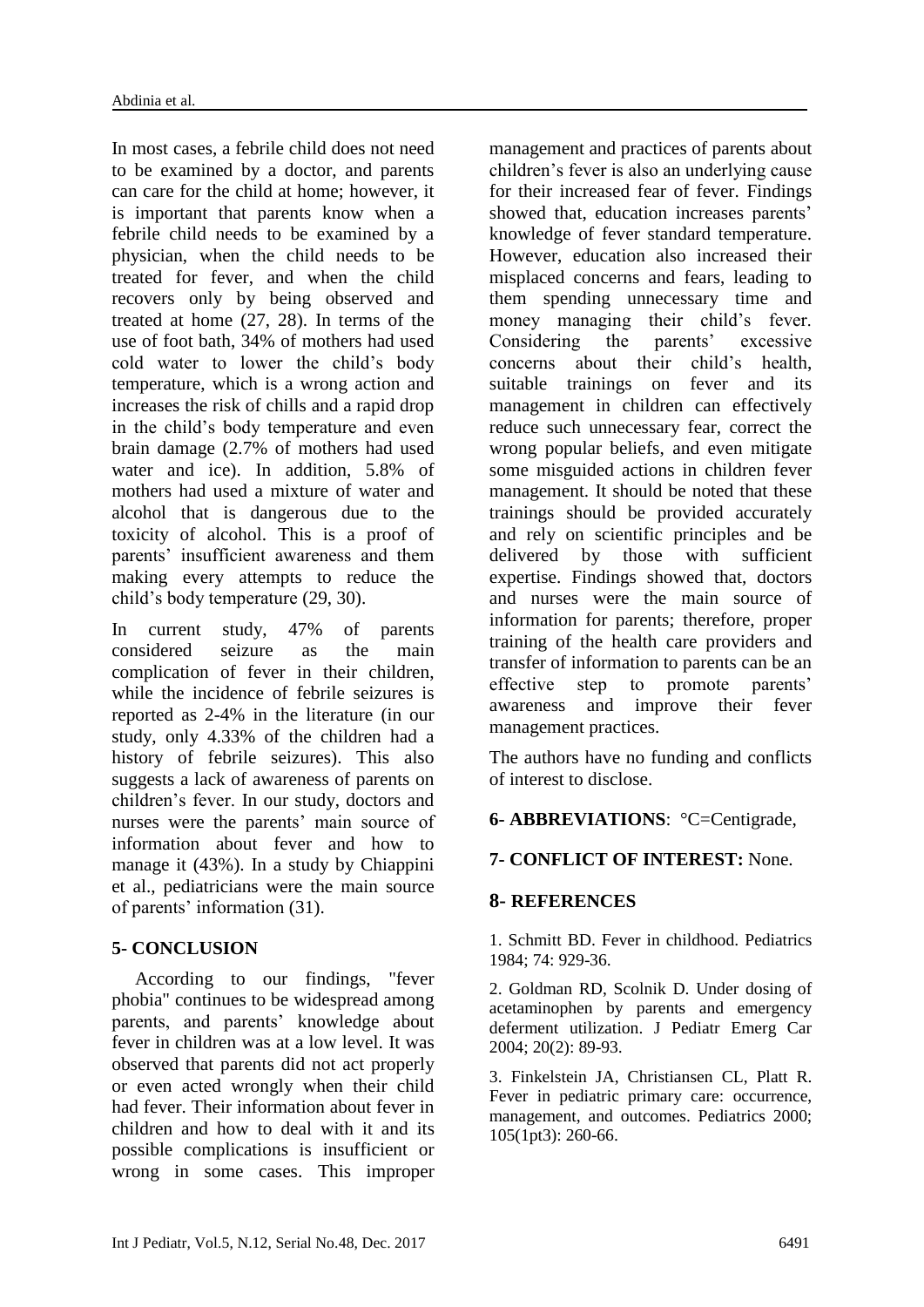4. Sullivan JE, Farrar HC. Fever and antipyretic use in children. Pediatrics 2011; 127(3): 580-87.

5. Langer T, Pfeifer M, Soenmez A, Kalitzkus V, Wilm S, Schnepp W. Activation of the maternal caregiving system by childhood fever–a qualitative study of the experiences made by mothers with a German or a Turkish background in the care of their children. BMC family practice 2013; 14(1): 35.

6. Schmitt BD. Fever phobia: misconceptions of parents about fevers. American Journal of Diseases of Children1980; 134(2): 176-81.

7. Betz MG, Grunfeld AF. 'Fever phobia' in the emergency department: a survey of children's caregivers. Eur J Emerg Med. 2006; 13(3): 129–33.

8. Principi N, Esposito S, Gasparini R, Marchisio P, Crovari P. Burden of influenza in healthy children and their households. Archives of disease in childhood.2004; 89(11): 1002-7.

9. Walsh A, Edwards H, Fraser J. Parents' childhood fever management: community survey and instrument development. Journal of advanced nursing 2008; 63(4): 376-88.

10. Taveras EM, Durousseau S, Flores G. Parents' beliefs and practices regarding childhood fever: a study of a multiethnic and socioeconomically diverse sample of parents. Pediatric emergency care 2004; 20(9): 579-87.

11. Kwak YH, Kim DK, Jang HY, Kim JJ, Ryu JM, Oh SB, et al. Fever phobia in Korean caregivers and its clinical implications. Journal of Korean medical science 2013; 28(11): 1639-44.

12. Dawood OT, Ibrahim MI, Palaian S. Parent's knowledge and management of their children's ailments in Malaysia. Pharm Pract (Internet) 2010; 8(2): 96-102.

13. Kanabar DA. Practical approach to the treatment of low-risk childhood fever. Drugs in R D.2014; 14(2): 45-55.

14. de Bont EG, Francis NA, Dinant GJ, Cals JW. Parents' knowledge, attitudes, and practice in childhood fever: an internet-based survey. British Journal of General Practice 2014; 64(618): e10-e16.

15. Saed HZ, Al-Jabi SW, Sweileh WM, Nabulsi MM, Tubaila MF, Awang R, et al. Beliefs and practices regarding childhood fever among parents: a cross-sectional study from Palestine. BMC pediatrics 2013; 13(1): 66.

16. Al-Abdel JalilH.K., Jumah NA, Al-Baghli AA. Mothers' Knowledge, fears and selfmanagement of fever: a cross sectional study from the capital governorate in Kuwait. Kuwait Medical Journal 2007; 39(4): 349.

17. Baraff LJ. Management of fever without source in infants and children. Annals of emergency medicine 2000; 36(6): 602-14.

18. Mackowiak PA. Fever: blessing or curse? A unifying hypothesis. Annals of Internal Medicine 1994; 120(12): 1037-40.

19. Crocetti M, Moghbeli N, Serwint J. Fever phobia revisited: have parental misconceptions about fever changed in 20 years? Pediatrics 2001; 107(6): 1241-46.

20. Sarrell EM, Wielunsky E, Cohen H. A. Antipyretic treatment in young children with fever: acetaminophen, ibuprofen, or both alternate in a randomized, double-blind study. Archives of pediatrics & adolescent medicine 2006; 160(2): 197-202.

21. Pursell E. Parental fever phobia and its evolu-tionary correlates. JClinNurs.2009; 18(2):210-18.

22. [O'Neill-Murphy K,](https://www.ncbi.nlm.nih.gov/pubmed/?term=O%27Neill-Murphy%20K%5BAuthor%5D&cauthor=true&cauthor_uid=11265909) [Liebman M,](https://www.ncbi.nlm.nih.gov/pubmed/?term=Liebman%20M%5BAuthor%5D&cauthor=true&cauthor_uid=11265909) [Barnsteiner JH.](https://www.ncbi.nlm.nih.gov/pubmed/?term=Barnsteiner%20JH%5BAuthor%5D&cauthor=true&cauthor_uid=11265909) Fever education: does it reduce parent fever anxiety? Pediatric emergency care 2001; 17(1): 47-51.

23. Jensen JF, Tønnesen LL, Söderström M, Thorsen H, Siersma V. Paracetamol for feverish children: parental motives and experiences. Scandinavian journal of primary health care. 2010; 28(2): 115-20.

24. Ishimine P. The evolving approach to the young child who has fever and no obvious source. Emery Med Clin N Am 2007; 25: 1087-15.

25. Bilenko N, Tessler H, Okbe R, Press J, Goro discher R. Determinants of antipyrentic misuse in children up to 5 years of age: a cross- sectional study. Clin Thr 2006; 28(5): 783-93.